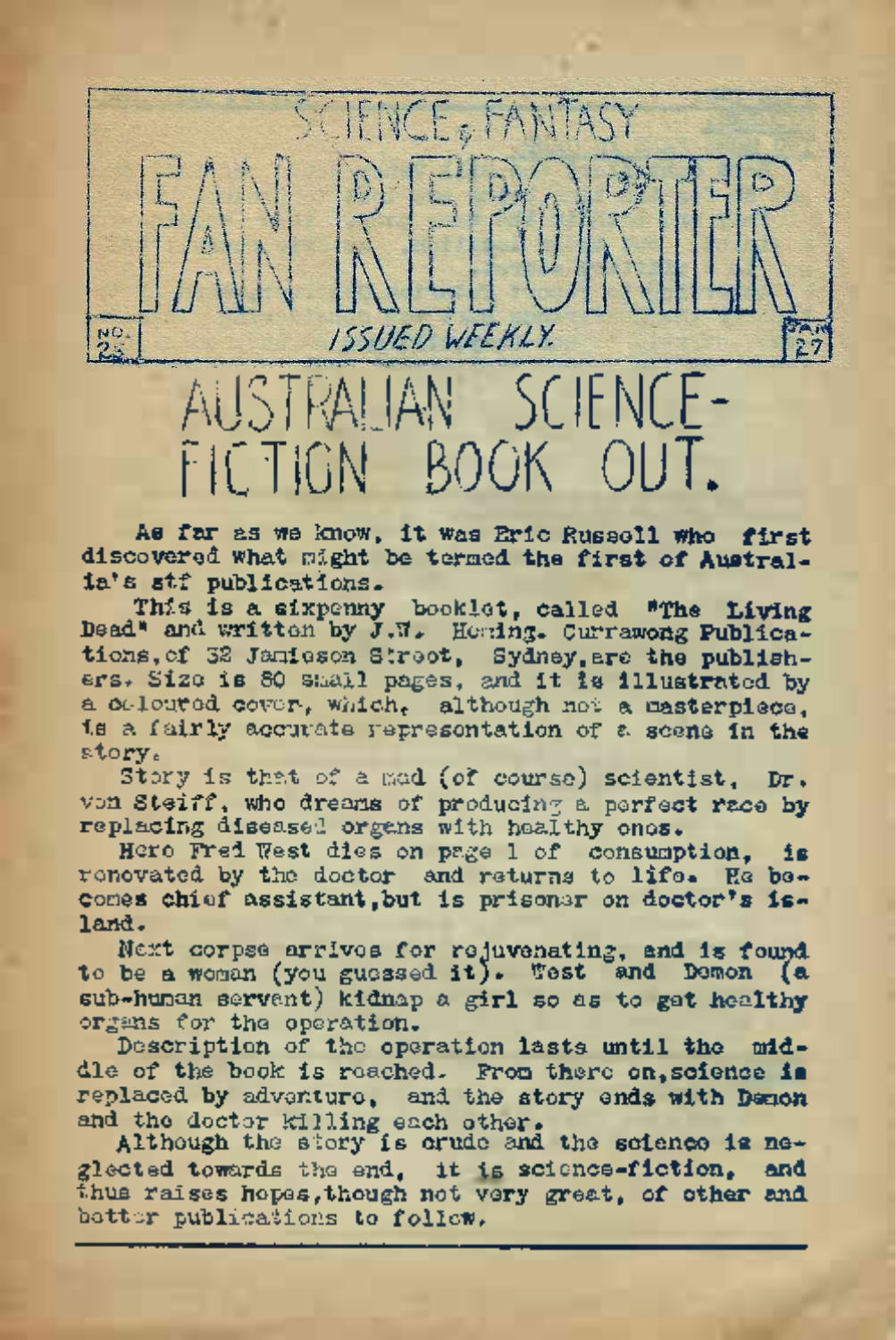PAGE TWO. 6. S.F.F. REPORTER.

SYSMARIS.

TWO MORE FANS IN CAMP.

Bert Castellari and Bill Veney have gone into camp and so for the time being are lost to fandom.

They are both in the same camp, in a machine-gun regiment, but their location, so Eric Russell tells us, is a military secret.

According to report Futurian Observer,which at the time of the Conference Bert was considering handing over entirely to Ron Levy,will now be suspended. Last issue was the second anniversary one, which came out a week or two ago.

With this issue, too, your editor reaches military age, which may tend to make Reporter's future indefinite. For the present, though, there will not be any changes., \_\_\_\_\_\_\_ INQUIRY itVI DENON COlV^tfeTST

Vol Molegworth now has tabulated all the evidence from the Futurian Court of Inquiry, and this will be ready for presentation at the next FSS meeting,if Vol can attend.

The Court was held one month ago, and Molesworth. and Castellari took shorthand notes. These had to be compared and expanded before the evidence could be presented.

The next FSS meeting will be held at the Russells' home next Sunday afternoon.

BOOKS OUT IN SYDNEY.

The June 1941 reprint Astounding is now out in Sydney,though the May issue is still missing. There are no signs of any Unknowns.

Also out, as announced on front page, is J.W. Hem-ing's "The Living Dead".

And talking of books, although Bert Castellari is now in camp, he has not sold his collection.

As far as we can make out, no fans have received any overseas parcels lately, although Graham Stone got some fanmags a couple of weeks back.

## pitas.

The Devil Cormands is now doing the rounds of Sydney's suburbs. Dr. Jekyll and Mr. Hyde is scheduled to start shortly in town.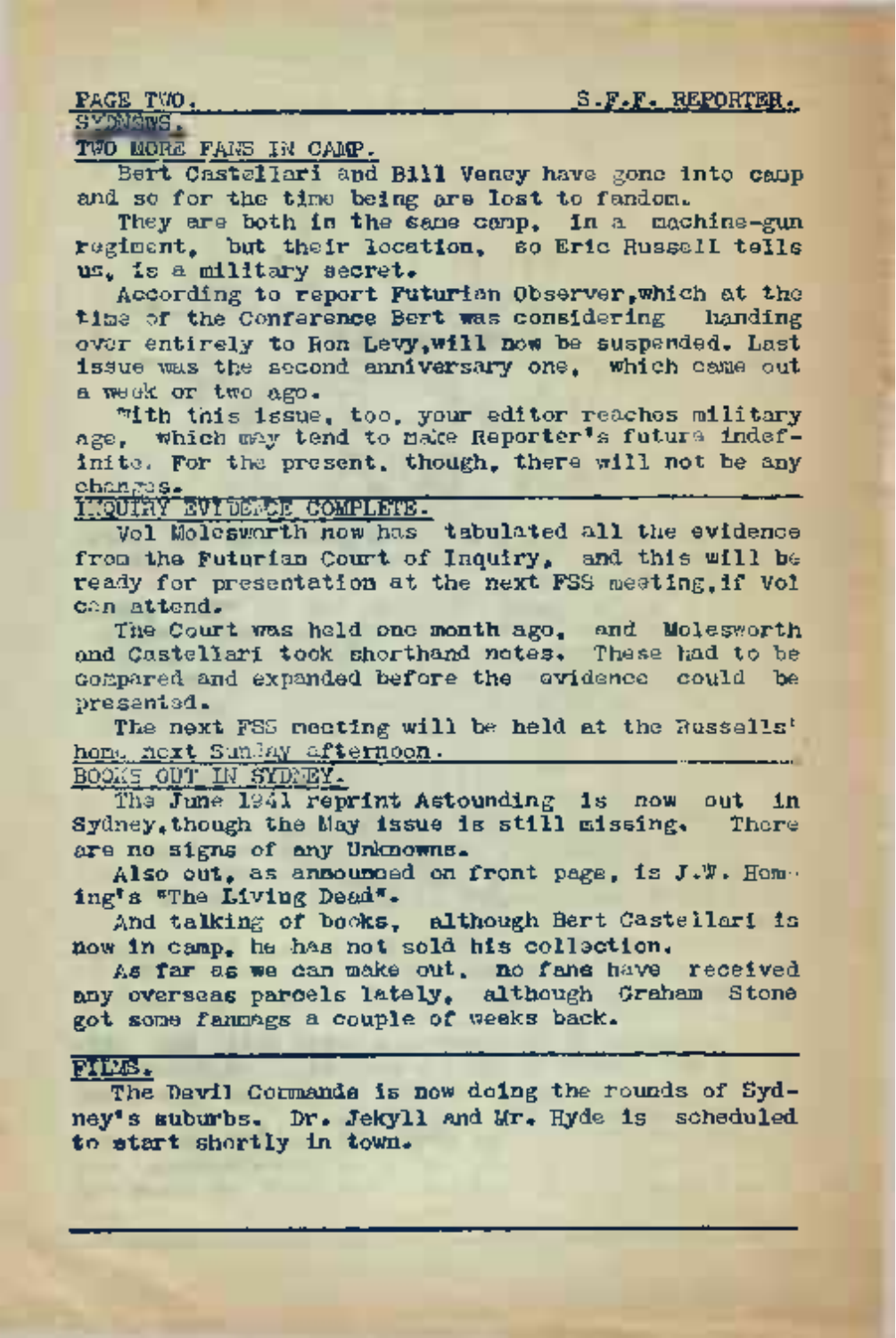PAGE THREE.

## **L.F.F. Albinium**

## o.6. STORIES

POSITIONS CLOSE UP. "WHO GOES THERE?" STILL IN LEAD.

Although only one vote was received during the third week of this poll, this vote made leading positions very close,and consequently adds a lot more interest to the poll.

Stuart's "Who Goes There?" still held its lead,but there are three stories only one point behind, and almost a score two points behind. Only one new story was added this week, so the other stories, of course, bunched up considerably. Present positions of leading stories are:

Number of Votes.•9.

4 points - Who Goes There?

3 points - By JoveIyProfessor Jameson Series*; Lest* Darkness Fall.

2 points - Black Flame; Child of Power; Cometeers; Council of Drones;Final Blackout; Gray Lensman; Green Man of Graypec;Greta, Queen of Queens; Into the Darkness ;Life Everlasting; Liners of Time; Second Deluge; Shadow Out of Time;Sinister Barrier;Skylark of Space: Trends; Uncertainty; Zagibud.

1 point - Paradise and Iron.All others were listed last week.

Next week, if another vote comes in, the poll will close, double figures being reached. Ten votes would be a fairly good total under present conditions. but it could be better. So if anybody reading this has not voted, he would be doing me a great favour if he were to send his ten favourite stories in.

## FUTURE OF THE POLIS.

As you know. The two polls previous to this one<br>were flops. The present poll looks as if it will just make it- And what with fans being called up,and finding very little time for fan activities, it looks as though the number of votes may drop even lower — although it won't if I can help it. This would mean, of course,the finish for the polls.. So keep up your vote each time,and if you happen to meet a casual who does not take very much interest as a rule, grab his vote, too.,..And I still want suggestions for fan polls!